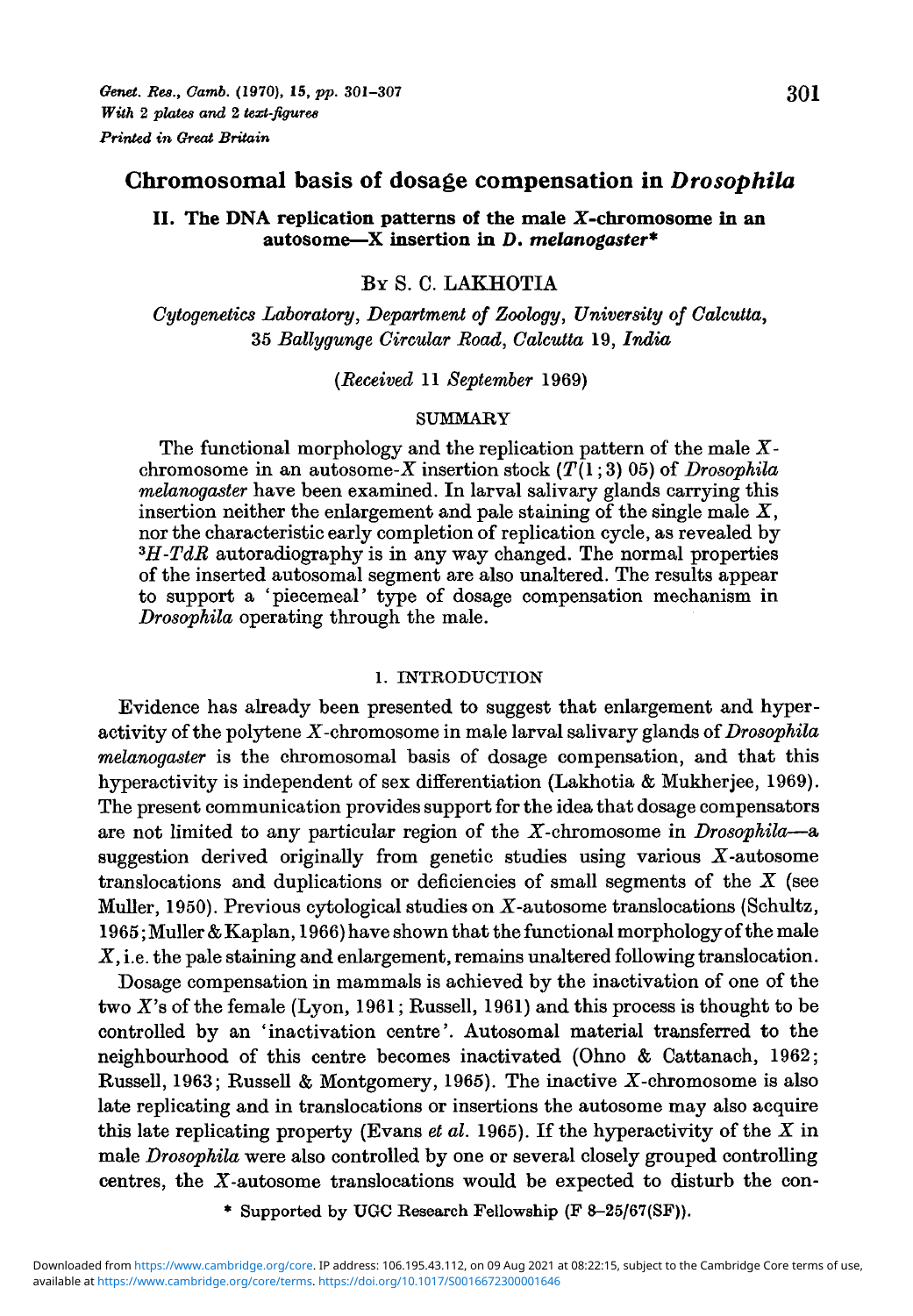# 302 S. C. LAKHOTIA

tinuity of action of the controlling centre(s). In such a situation the two outstanding attributes of the male *X* in larval salivary glands—namely hyperactivity (Lakhotia & Mukherjee, 1969) and early replication ^Berendes, 1966; Rodman, 1968; Arcos-Terán & Beermann, 1968; and present observations)—should also be disturbed. Conversely, if a piece of autosome is inserted in the male *X,* the inserted segment should become hyperactive and early replicating under the influence of the hyperactive male *X.*

### 2. MATERIAL AND METHODS

The translocation stock used was  $T(1,3)$  05,  $D/+\&$   $y f :=$ . For abbreviations and a cytological description of the translocation see Lindsley & Grell (1968). This stock has a piece of the right arm of the third chromosome *(3B)* inserted into the *X.* A pericentric inversion is also associated with the third chromosome in the stock used but this in no way influences our study.

Mature male third instar larvae were used for salivary gland chromosome studies. The width of the regions proximal and distal to the autosomal insertion  $(X^{\text{p}}$  and  $X^{\text{d}})$  was measured by the method of Mukherjee, Lakhotia & Chatterjee (1968); so too was the width of the inserted autosomal section when in an asynapsed condition. The replicative behaviour of both the *X* and the inserted autosome was studied by the use of tritiated thymidine *(<sup>3</sup>H-TdR)* labelling. For this purpose excised salivary glands from male larvae were incubated for 20 min in *Drosophila* Ringer containing 3  $\mu$ ci of <sup>3</sup>*H-TdR* (Sp. Act. 5.7 ci/mm) and autoradiographed by the usual technique with Kodak AR 10 Stripping Film. The exposure time was 20 days. For a comparison with the normal *X,* excised salivary glands from male larvae of Oregon *E+* wild-type stock of *D. melanogaster* were also autoradiographed by the same technique.

## 3. OBSERVATIONS AND DISCUSSION

The enlargement and pale staining of the male *X*—both distal and proximal to the insertion—are very similar to the standard male *X.* The inserted segment of *3R* is also similar to its homolog in the standard Oregon *R+* stock. This holds true whether the inserted segment pairs, or fails to pair, with its homolog (see Plate 1, figs. a, b). The mean ratio of the width of the two regions of the  $X(X^p/X^d)$  is 1.01 (s.e.  $= \pm 0.026$ ;  $N = 30$ ) and the mean ratio of the width of the inserted autosome segment, when in an asynapsed condition, to that of whole *X*chromosome is  $0.70$  (s.e. =  $\pm 0.012$ ;  $N = 30$ ). The two ratios (1.01 and 0.70) are significantly different from each other  $(P < 0.001)$ . Note that a very similar value (0-69 + 0-023) has already been obtained in normal *D. melanogaster* for the width of an asynapsed autosome and the single male *X* (Mukherjee, A. S. *et al.* 1968).

The labelling pattern of the  $X$ -chromosome in the insertion stock was studied in detail in about 50 nuclei selected on the basis of clear recognizability of the different chromosomal segments. The labelling pattern in the X-chromosome of the insertion stock observed in the present study is precisely the same as that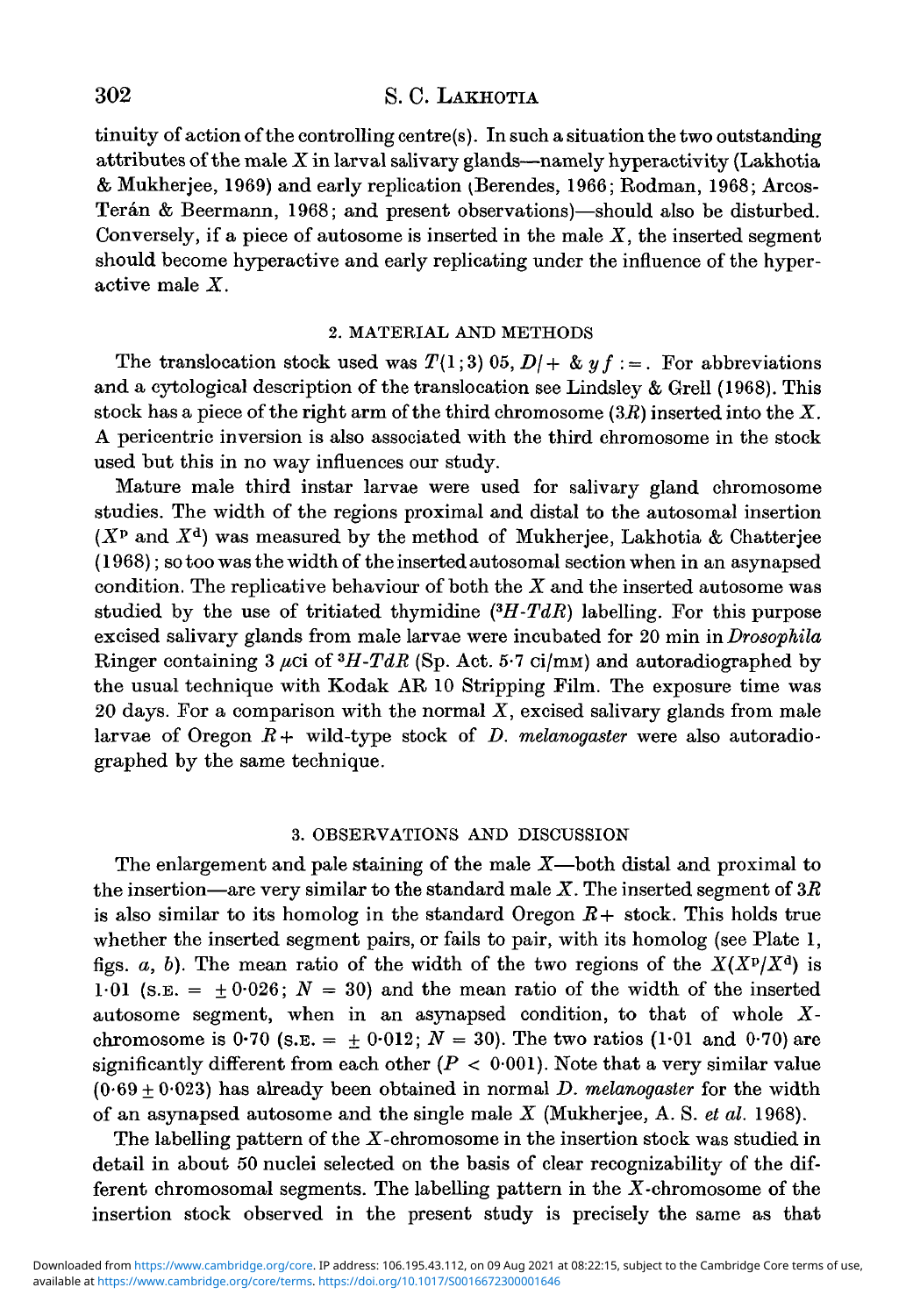

Plate 1. The salivary gland chromosomes of *T(l;* 3) 05 male larvae, (a) The inserted autosomal segment, indicated by band numbers and arrows, is paired with its homolog; the pericentric inversion in the third chromosome is also shown. (6) The inserted autosomal segment is unpaired and is distinctly less wide, and more deep staining, than the single male *X.*

### S. C. LAKHOTIA *(Facing p.* 302)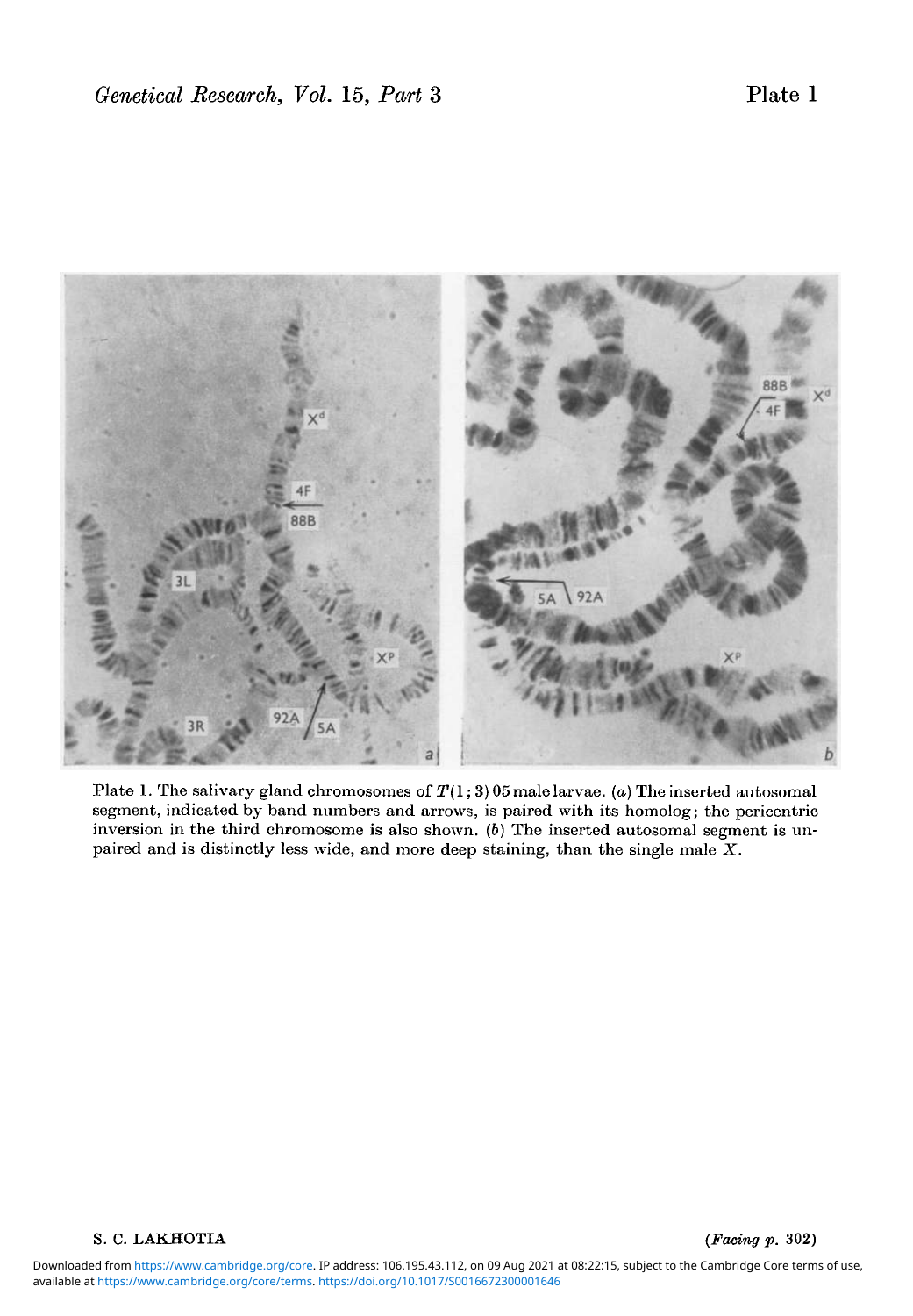

Plate 2. *<sup>3</sup>H-TdR* labelling patterns in salivary gland chromosomes of T(l; 3)05 male larvae. Solid line indicates the orientation of the *X;* solid arrows the inserted autosomal segment and broken arrows the non-translocated homolog of the insertion in unpaired condition, *(a)* Autosomes and the insertion are continuously labelled, the *X* shows discontinuous label. The insertion is partly paired with its homolog. (6) and (c) Autosomes and the insertion showing discontinuous label, while the *X* shows label at still fewer sites. In *(b)* the inserted segment is completely unpaired, in (c) completely paired. Note the similarity of labelling patterns in the inserted segment and its homolog.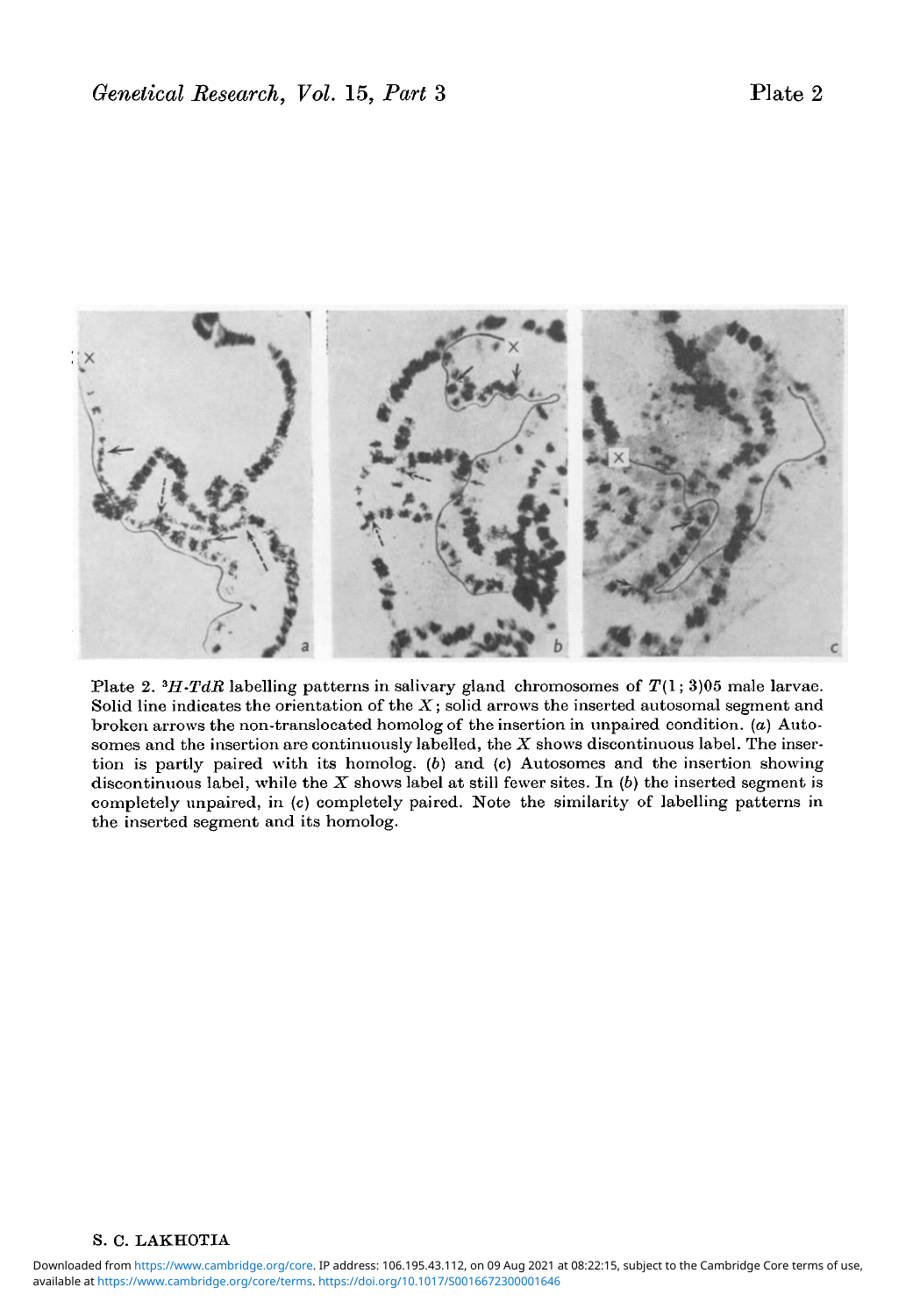reported by Arcos-Terán & Beermann (1968) in the normal, non-translocated  $X$ chromosome of male *D. melanogaster.*

Earlier observations by Berendes (1966), confirmed here, show that the male *X* in larval salivary glands exhibits a distinct asynchrony in its replication. Similarly, in the insertion stock it has been observed that in nuclei where the autosomes, including the inserted segment, are continuously labelled, the X-chromosome very often shows distinctly discontinuous labelling both proximal and distal to the autosomal insertion (Plate  $2a$ ). On the other hand, in all cases where the inserted autosomal segment and the other autosomes in the nucleus are discontinuously labelled, the male  $\overline{X}$  invariably shows labelling at still fewer sites (Plate 2b, c). Significantly, the pattern of labelling of the inserted autosomal segment is always identical to that of the non-translocated homolog, whether the two are paired (Plate *2a, c)* or unpaired (Plate 26). An asynchrony in the replication of the proximal and distal regions of the *X* was never observed. The replication cycles of both male *X* and the autosomes thus persist unmodified following insertion.

For a precise comparison of the replicative behaviour of the  $X$ -chromosome in the present insertion stock with that in the standard male *X,* labelling frequency of the various sites and the total number of grains on the  $X$ -chromosome (from section 1A to 12E of Bridges's map (Bridges, 1935)) in different types of labelling patterns were scored for both the  $T(1,3)$  05 and Oregon  $R$  + male X's. From the same nuclei, labelling frequency of the different sites and the total number of grains on the region 56F to 60F of the right arm of the second chromosome *(2R)* were also scored. On the X-chromosome 45 different sites were made out between 1A to 12E which could be seen to have independent labelling (see Text-fig, la); on the  $2R$  (56F-60F) 20 sites (Text-fig 1b) were delineated after Nash & Bell (1968). Text-fig. 3a presents the labelling frequency of the 45 sites on the  $X$  in Oregon  $R$  + (71 labelled nuclei) and the insertion stock (44 labelled nuclei). Text-fig. 16 shows the labelling frequency of the 20 sites on *2R* in the two stocks. It should be noted here that to consider any site as labelled a minimum of three grains was taken as the lower limit. It is clear that in general the frequency of labelling of the different sites in the X as well as the *2R* is similar in both the cases. The minor variations that are there may be attributable to the difference in the number of nuclei analysed in the two stocks and possibly also to some slight difference in the larval age. That the differences are not due to the insertion as such is borne out by the fact that some variations are also noticeable in the labelling frequency of different sites of the *2R* in the two stocks.

 $\overline{A}$  comparison of the ratios of total number of  $^3H\text{-}TdR$  grains on the  $2R(56\text{F}-60\text{F})$ and the  $X(1A-12E)$  in normal and insertion stock also demonstrates the similarity of the replication pattern. Text-fig. 2 shows the mean *2R/X* grain ratio plotted against different labelling patterns of the  $X$ . In both the normal and the insertion X-chromosome the *2RJX* grain ratio shows a strikingly similar increase as the number of labelled sites on the  $X$  decreases. In this respect both of these differ from the female  $X$ 's, where the  $2R/X$  grain ratio remains more or less constant throughout the replication cycle (S. C. Lakhotia, unpublished). This inverse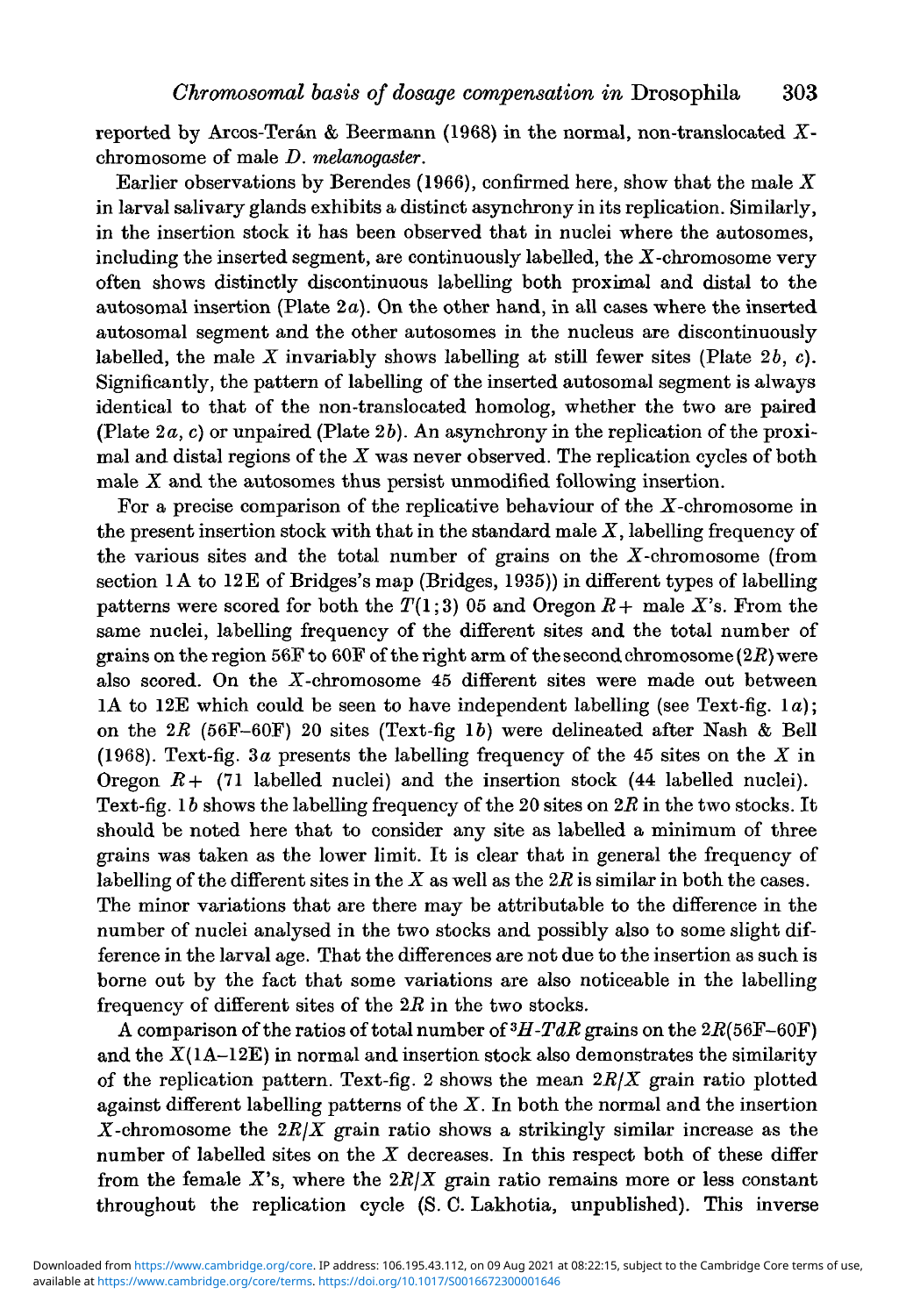

# S. C. Lakho

**I**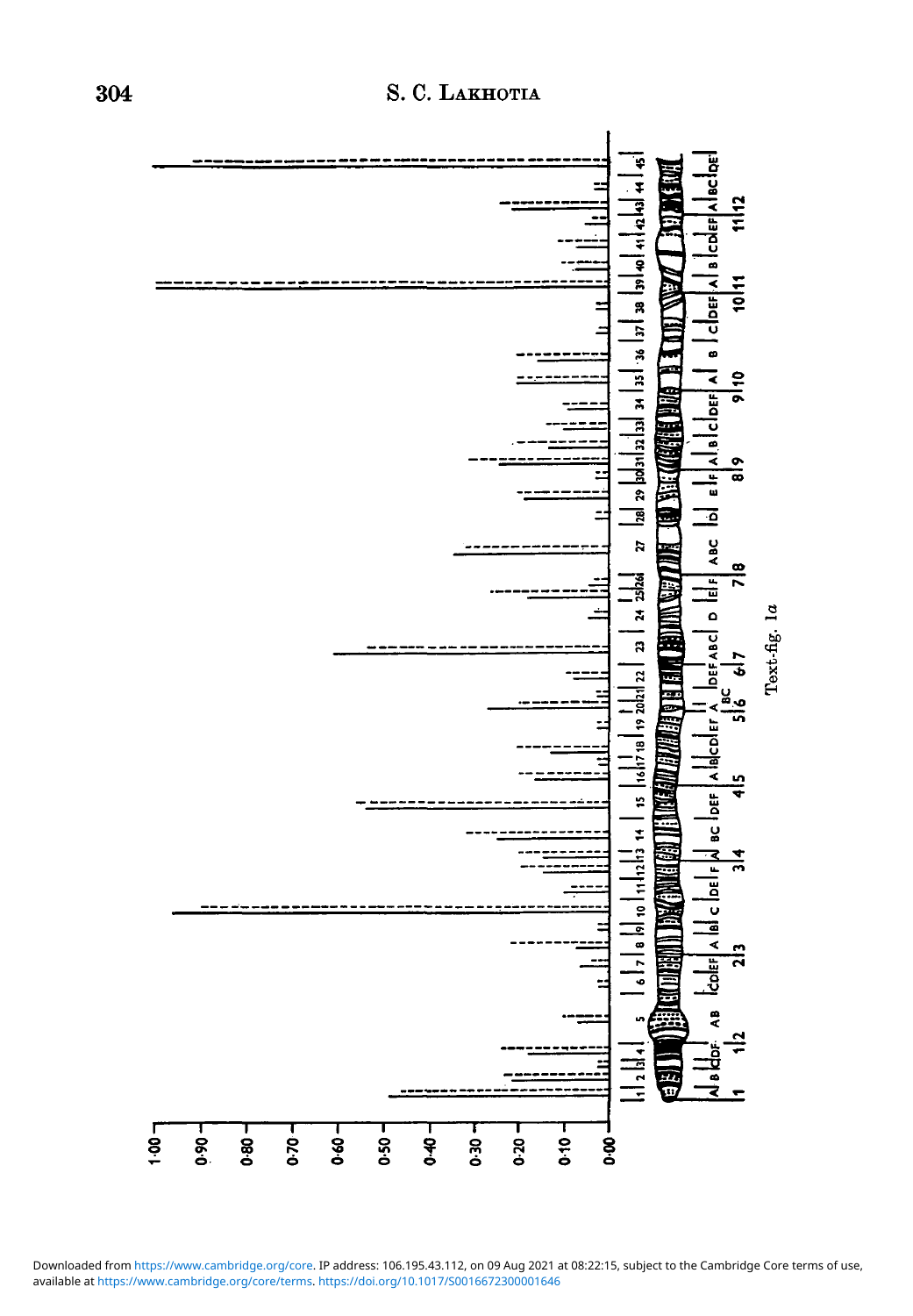

Text-fig  $1.(a)$  <sup>3</sup>*H*-TdR labelling frequency of the 45 different sites on the Xchromosome from section 1A to 12E of Bridges's map. Solid line  $=$  Oregon  $R +$ male X; broken line =  $T(1; 3)$  05 male X. (b)  $^{3}H$ -TdR labelling frequency of the 20 different sites on the terminal region of *2R* (section 56F to 60F of Bridges's map). Solid line = Oregon  $R+$  male and broken line =  $T(1; 3)$  05 male.

relationship between the number of labelled sites and the *2R/X* grain ratio in the male suggests the interpretation that, after simultaneous initiation of replication in all the chromosomes, the  $X$ -chromosome in the male replicates faster, so that in the male at any *subsequent moment* in the S-phase more units have completed their replication, as compared to the female *X'B.* This results in *comparatively* reduced incorporation of *<sup>3</sup>H-TdR* by the male *X* as the replication cycle advances.

The early completion of the replication cycle by the male *X* has an important bearing on the mechanism of dosage compensation in *Drosophila.* There is an inverse relation between genetic activity and the condensation of the chromosome. In general, the condensed and late replicating material is considered to be genetically inactive (Schultz, 1965; Lima-de-Faria & Jaworska, 1968; Barigozzi, 1968; Mukherjee, B. B. *et al.* 1968). The X-chromosome in the larval salivary glands of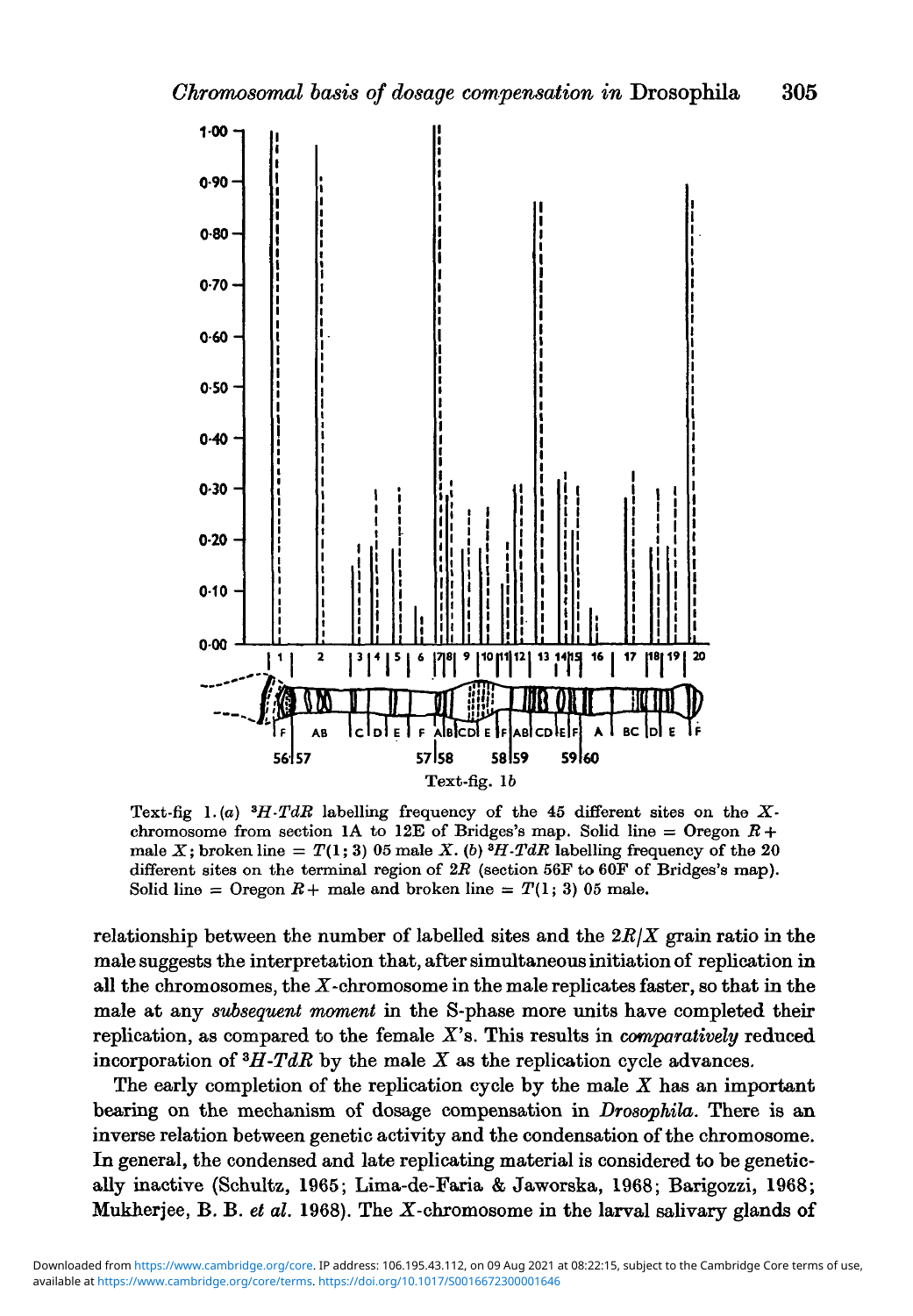## 306 S. C. LAKHOTIA

male *Drosophila* has been shown to be more diffuse and more active in RNA synthesis than the single *X's* of the female (see Lakhotia & Mukherjee, 1969). The early completion of replication by the male *X* also attests to its hyperactivity. This implies that the mechanisms underlying enlargement and hyperactivity are operative at the level of DNA organization in the polytene chromosomes (see Berendes, 1966). This is further suggested by observations that agents which selectively reduce the width of the male  $X$ -chromosome (e.g.  $X$ -rays, see Mukherjee, A. S. *et al.* 1968) also cause specific alteration in its replication pattern (S. C. Lakhotia, unpublished).



Text-fig. 2. Mean *2B/X<sup>3</sup>H-TdB* grain ratio in different labelling patterns of the male *X* in normal and insertion stock.

Our findings lead one to presume that the hyperactivity and the property of early replication of the male *X* in *Drosophila* are not achieved by a process similar to ' wholesale' inactivation of one of the *X's* in female mammals. In *Drosophila* the same end result, namely the equality of expression of sex-linked genes in the two sexes, is arrived at 'piecemeal' (see Muller & Kaplan, 1966). However, contrary to Muller's hypothesis of repression in the female, the 'piecemeal' mechanism is thought to operate through the male. Each  $X$ -linked gene is influenced by specific compensator loci distributed throughout the  $X$ -chromosome and possibly also the autosomes (Cock, 1964), in such a way that they are activated to an identical level in the two sexes (Lakhotia & Mukherjee, 1969).

I am very much indebted to Dr A. S. Mukherjee for his constant guidance and encouragement.